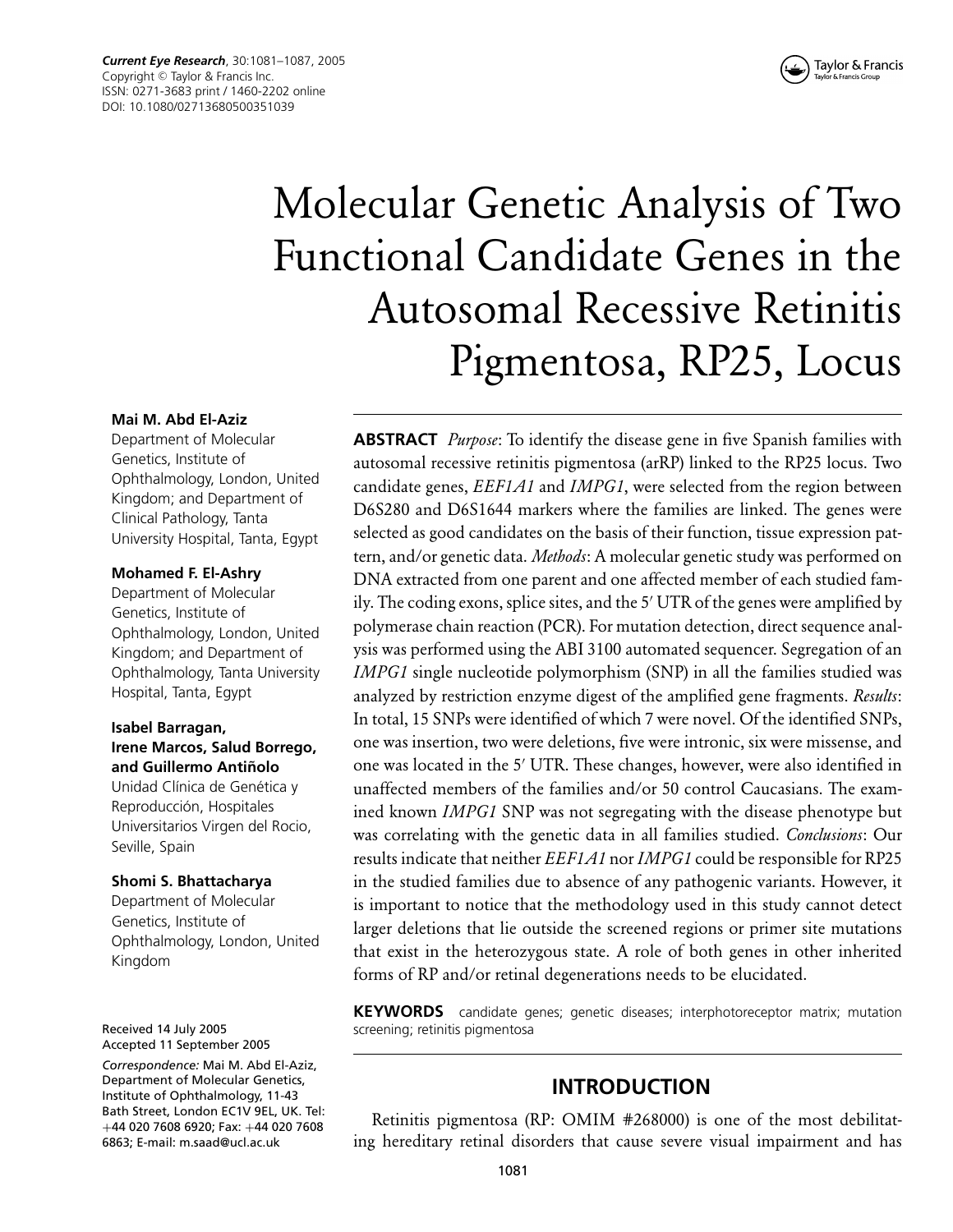an incidence of approximately  $1/3500$ .<sup>1</sup> RP is characterized by a high genetic heterogeneity and may be inherited as an autosomal recessive (ar), autosomal dominant (ad), digenic or X-linked trait (XL). Autosomal recessive RP (arRP) is the most common form of RP worldwide and accounts for ~39% of cases in Spain.<sup>2</sup> To date, 21 loci were found to be responsible for arRP (http://www.sph.uth.tmc.edu/retnet/). The genes causing arRP for four of these loci still remain to be identified.3−<sup>6</sup>

The RP25 locus has been mapped between markers D6S257 and D6S1570, a region that spans approximately 16.1 cM in four Spanish families with arRP.<sup>6</sup> Recently, three additional families have been mapped to the same region. $<sup>7</sup>$ </sup>

Several loci with retinal dystrophy phenotypes have been mapped to the pericentromeric region of chromosome 6 (6q14-q21). Autosomal dominant Stargardtlike disease (STGD3),<sup>8</sup> autosomal dominant macular dystrophy (ADMD),<sup>9</sup> cone-rod dystrophy (CORD7),<sup>10</sup> Leber congenital amaurosis type 5 (LCA5), $^{11}$  and benign concentric annular macular dystrophy (BCAMD),  $^{12}$ are located in the overlapping region with RP25 while North Carolina macular dystrophy (MCDR1),<sup>13</sup> and progressive bifocal chorioretinal atrophy (PBCRA)<sup>14</sup> are in the non-overlapping region (Fig. 1).

Recently, the gene responsible for STGD3 and ADMD has been identified.15 Subsequently, *RIM1* has been reported as the causative gene for CORD7 (Fig. 1).<sup>16</sup> However, the genes for LCA5 and RP25 loci are not yet identified. Both LCA5 and RP25 could be allelic, even though it is highly likely that more than one mutation is involved in their etiology.

To date, a number of candidate genes including *ELOVL4* and *RIM1* were excluded as the diseasecausing genes for the RP25 locus.<sup>8,17–21</sup>

In order to identify the causative gene for the RP25 locus, we selected five Spanish families that are linked to the telomeric region of the RP25 between markers D6S280 and D6S1644 where there is an overlap between RP25 and LCA5 loci (Fig. 1). This region spans  $\sim$ 7 cM and contains at least 60 genes of which eukaryotic elongation factor 1 alpha 1 (*EEF1A1*), and interphotoreceptor matrix proteoglycan 1 (*IMPG1*) were selected as good candidate genes. *EEF1A1* and *IMPG1* are located at 74.3 and 76.7 Mb telomeric on chromosome 6, respectively.

*EEF1A1* was shown to be expressed in the ciliary structure of the *Trypanosoma brucei* along with 20 other



**FIGURE 1 Schematic representation of chromosome 6, showing the retinal disease loci in the region and the location of candidate genes screened (on the right side). The hatched area in the RP25 locus indicates the overlap between the Spanish and the Pakistani families, and the dotted area depicts the region where all Spanish families are linked.**

proteins (Dawe H, Mckean P, Gull K, and Gaskell S, personal communication) of which two, RP2 gene for XLRP and BBS5 gene for Bardet-Biedl syndrome 5, were previously reported as being responsible for other retinal degenerations.22,<sup>23</sup> According to the data obtained from the NCBI database, *EEF1A1* was shown to be expressed in the retina, retinal pigment epithelium (RPE), and choroid. On the other hand, *IMPG1* that encodes a major proteoglycan of the interphotoreceptor matrix (IPM) was shown to be preferentially expressed in the retina by both rod and cone photoreceptor cells.<sup>24,25</sup>

Mutation screening of the two genes in five Spanish families linked to the RP25 locus is reported here. One of the single nucleotide polymorphisms (SNPs) was also assessed by restriction digest analysis to follow the segregation pattern of *IMPG1* in these families.

# **MATERIALS AND METHODS Families and DNA**

Five Spanish families, one consanguineous and four non-consanguineous, were included in the study. An informed consent was obtained from all participants for clinical and molecular genetic studies. The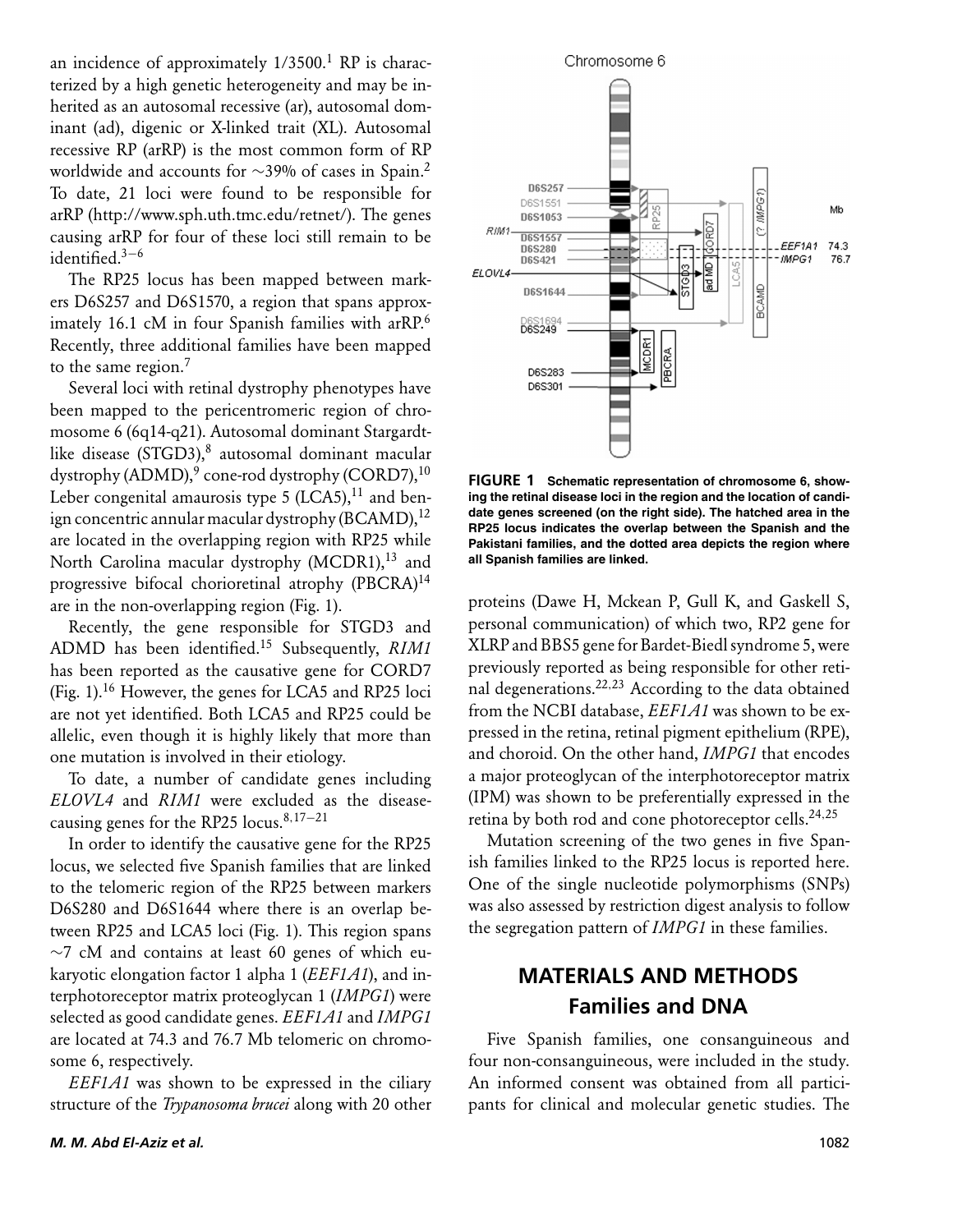study conformed to the tenets of the Declaration of Helsinki.

# **PCR Amplification of Candidate Genes**

Twenty-five pairs of primers were designed using Primer 3 Out put program (http://frodo.wi.mit.edu/cgibin/primer3/primer3 www.cgi) to screen the coding regions together with splice sites (GT/AG) and the 5' UTR of *EEF1A1* and *IMPG1* (Table 1).

Each PCR was performed in  $25-\mu l$  reaction mixture containing genomic DNA (100 ng), primers (0.4  $\mu$ M each),  $MgCl<sub>2</sub>$  (1.5–2.5 mM; Bioline, UK), deoxynucleoside triphosphate (dNTPs; 0.2 mM; Promega, UK), 1  $\times$  PCR buffer (Bioline, UK) and Taq polymerase (0.5 U; Bioline, UK). Amplification reactions were performed under the following conditions: 3 min of denaturation at 94◦C followed by 35 cycles of denaturation at 94◦C for 30 s, annealing at 57 $\mathrm{^{\circ}C}$  to 59 $\mathrm{^{\circ}C}$  (Table 1) for 30 s, extension at 72◦C for 30 s, and a further extension step at 72◦C for 5 min.

For GC-rich areas, buffer 3 (containing 22.5 mM MgCl2; supplied by Boehringer Manheim GmbH, Germany) together with dimethyl sulfoxide (DMSO) 5% or Ready mix (AB-0795; ABgene, UK) were used.

# **Mutation Detection**

Sequence analysis was performed after using Montage PCR cleanup kit (Millipore, UK) to purify the PCR products. Sequencing reactions were performed as follows:  $2 \mu l$  of the cleaned PCR products was mixed with 0.5  $\mu$ l dye terminator (Big Dye Terminator V3.1; Applied Biosystems Cheshire, UK), 0.5  $\mu$ l primer (0.4  $\mu$ M), 4.5  $\mu$ l dH<sub>2</sub>O, and 2.5  $\mu$ l sequencing buffer version 3.1. These were performed under the following conditions: initial denaturation at 96◦C for 3 min followed by 25 cycles of denaturation at 95◦C for 10 s, annealing at 50 $°C$  for 5 s and then 4 min at 60 $°C$ , and finally a further extension at 4◦C for 2 min. After sequencing, products were cleaned with Montage sequencing reaction cleanup kit (Millipore) and then run on automated fluorescence DNA sequencer (ABI 3100, Perkin Elmer, Foster City, CA, USA), according to the manufacturer's instructions.

# **Restriction Enzyme Analysis**

To follow the segregation of *IMPG1* in our families, a cosegregation study on all family members was

ing at the first translation base of *EEF1A1* and *IMPG1* according to the GenBank entries NM 001402 and NM 001563, respectively. *EEF1A1* Mutation screening of *EEF1A1* led to the identification of five genetic variants, of which four were novel (Table 2). One of the five identified changes was

a T>C transition in the 5' UTR (position  $-43$ ), which was reported previously in the SNP database (Table 2). Of the four newly identified SNPs, two were intronic and another two were silent changes. The two noncoding changes included T>C transitions at IVS5+28 and +71, which were detected with an allele frequency of 41.6% and 33.3%, respectively, in 100 control chromosomes. The remaining coding changes were G>A transitions that resulted in synonymous substitutions (K444K and Q459Q) in exon 7. However, these silent changes were not segregating with the disease phenotype and were detected with an allele frequency of 49.6% in 100 control chromosomes.

performed using restriction enzyme digestion analysis. Exon 13 primer pairs were used to PCR-amplify a 773 bp product as described above, which was subsequently digested for an hour at 37◦C with 1 unit of *MsI* I enzyme (New England BioLabs, UK) and analyzed on 2% agarose gel (Sigma Genosys, UK). A total volume of 20  $\mu$ l containing 2  $\mu$ l 10X buffer 2, 0.2  $\mu$ l 1X bovine serum albumin (BSA) to enhance the enzyme activity, 10  $\mu$ l PCR product, 0.5  $\mu$ l of the *MsI* I enzyme, and 7.3  $\mu$ l distilled water was used. The recognition sequence for the enzyme was 5'...CAYNN NNRTG...3', which

**RESULTS**

All changes were assigned a nucleotide number start-

was recognized by the wild-type allele.

*Mutation Screening*

## *IMPG1*

Ten single nucleotide changes were identified in *IMPG1*, three of which were novel (Table 2). Of the three novel changes, one was insertion of single base pair (A) at position (IVS2-212). A novel deletion of one base pair (T) at position (IVS6-9) was also detected in four of the studied families but did not cosegregate with the disease phenotype. The remaining unreported SNP was an intronic  $A > T$  transversion at IVS5+75. Of the previously reported changes, two were intronic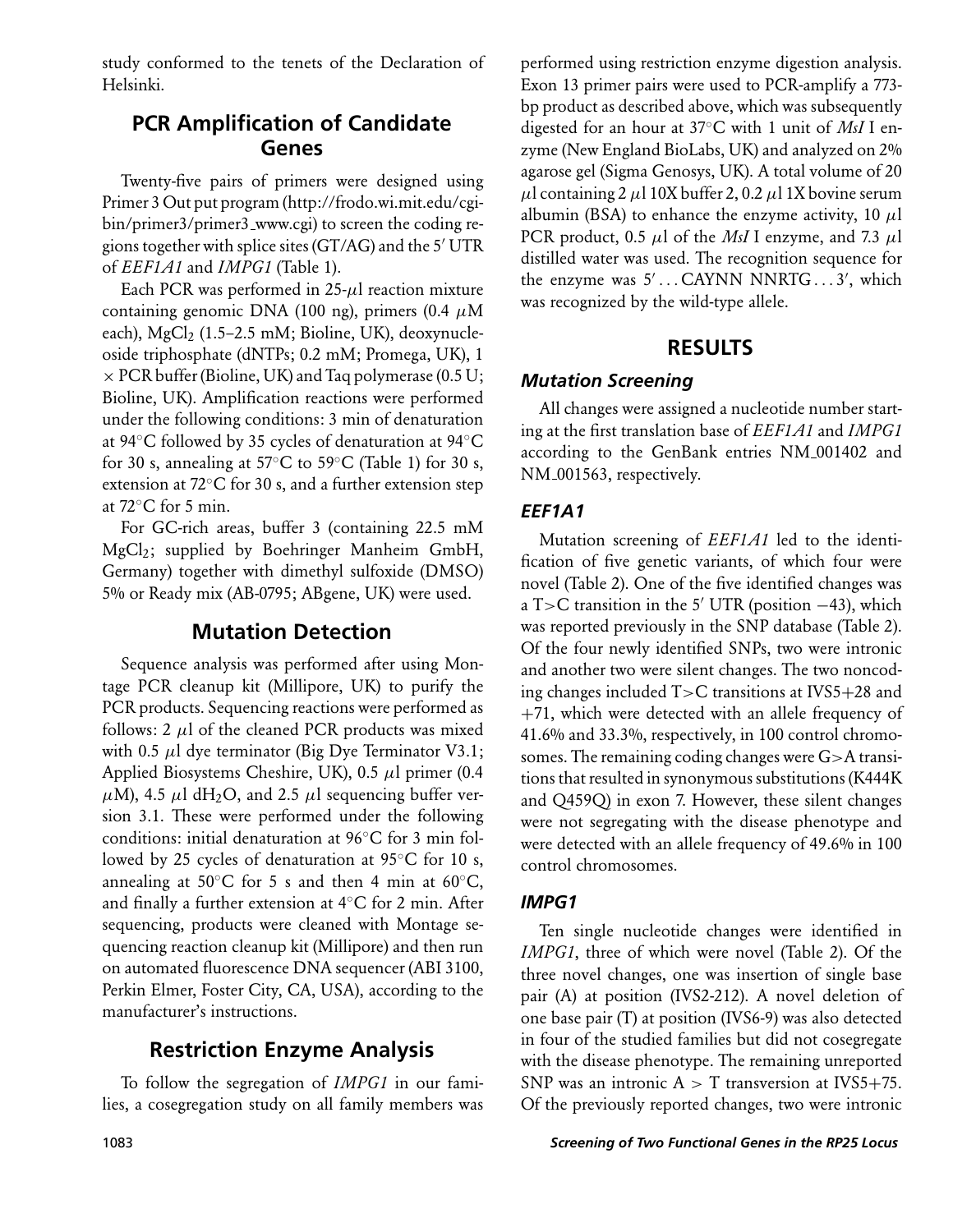#### **TABLE 1 Primers Designed for Amplification of** *EEF1A1* **and** *IMPG1*

| Gene         | Exon no.  | Sequence (5'3')                  | Product size (bp) | MgCl <sub>2</sub> | Temp.          |
|--------------|-----------|----------------------------------|-------------------|-------------------|----------------|
| EEF1A1       | Exon 1AF  | GGCCAAGATCTGCACACTG              | 620               | $1.5 \text{ mM}$  | 59°C           |
|              | Exon 1AR  | TTTCACGACACCTGAAATGG             |                   |                   |                |
|              | Exon 1B F | AGGGGTTTTATGCGATGGAG             | 425               | $1.5 \text{ mM}$  | 58°C           |
|              | Exon 1BR  | <b>TCACTAGTTCTGGGGAAATCAC</b>    |                   |                   |                |
|              | Exon 2 F  | AAGTGGAAACTGCCAATTAAGG           | 358               | $1.5 \text{ mM}$  | 58°C           |
|              | Exon 2 R  | TCCCTGTCAACTCTCCAAATG            |                   |                   |                |
|              | Exon 3 F  | CTTTATCCCAAAAGGCTTGC             | 496               | $1.5 \text{ mM}$  | 58°C           |
|              | Exon 3 R  | TTACGGGTGACTTTCCATCC             |                   |                   |                |
|              | Exon 4 F  | AACATGCTGGAGCCAAGTG              | 396               | $1.5 \text{ mM}$  | 58°C           |
|              | Exon 4 R  | CGGGTTTGAGAACACCAGTC             |                   |                   |                |
|              | Exon 5 F  | TGGTGGTAAGTTGGCTGTAAAC           | 454               | $1.5 \text{ mM}$  | 58°C           |
|              | Exon 5 R  | GGTTCAGGATAATCACCTTGG            |                   |                   |                |
|              | Exon 6 F  | AAATGACCCACCAATGGAAG             | 483               | $1.5 \text{ mM}$  | 58°C           |
|              | Exon 6 R  | TCATATCACGAACAGCAAAGC            |                   |                   |                |
|              | Exon 7 F  | TCCACCTTTGGGTAAGGATG             | 395               | $1.5 \text{ mM}$  | 58°C           |
|              | Exon 7 R  | TGGTCCACAAAACATTCTCC             |                   |                   |                |
| <b>IMPG1</b> | Exon 1 F  | CACCTGAGGGAAAGACAAGC             | 368               | $1.5 \text{ mM}$  | 57°C           |
|              | Exon 1R   | <b>TCAATTGGTAGCCTTGTTGG</b>      |                   |                   |                |
|              | Exon 2 F  | TAGCAGTTGCACCACGGTAG             | 480               | $1.5 \text{ mM}$  | 57°C           |
|              | Exon 2 R  | TGTGGCTAAATGACAGAACTGG           |                   |                   |                |
|              | Exon 3 F  | TTTCCCAAATGGCTCAAAAG             | 584               | $1.5 \text{ mM}$  | 57°C           |
|              | Exon 3 R  | AACCCTTACGTTGTGGAAACC            |                   |                   |                |
|              | Exon 4 F  | TGCAAAATAATATGGTACAGTCAGG        | 261               | $1.5 \text{ mM}$  | 57°C           |
|              | Exon 4 R  | GTGGCTGACATAAAATCCTACAG          |                   |                   |                |
|              | Exon 5 F  | <b>TTTTTGCATTTTTCCTCAATG</b>     | 498               | $2.5 \text{ mM}$  | 57°C           |
|              | Exon 5 R  | TTTTTGCATTTTTCCTCAATG            |                   |                   |                |
|              | Exon 6 F  | GAAAAAGCATATTGAATTTTGACC         | 274               | 3.5 mM            | 57°C           |
|              | Exon 6 R  | <b>TGGTTTATCCATTCTCTTTTCCTG</b>  |                   |                   |                |
|              | Exon 7 F  | GCCTTCATAATCCACTTCTTGAG          | 330               | 3.5 mM            | $57^{\circ}$ C |
|              | Exon 7 R  | TCGCCGTAAGGGGTTTTATGTC           |                   |                   |                |
|              | Exon 8 F  | CATTTTCAGCTGTTCCCCTAAC           | 296               | $1.5 \text{ mM}$  | 57°C           |
|              | Exon 8 R  | GTTTCCAGGATTTGGCAGAG             |                   |                   |                |
|              | Exon 9 F  | TGAACAAACAAAAGAGACAATGG          | 274               | 3.5 mM            | 57°C           |
|              | Exon 9 R  | CATCAAAAAGTAATGGGCTTATCC         |                   |                   |                |
|              | Exon 10 F | GATATTCTCTCCGAGCCCATC            | 487               | $1.5 \text{ mM}$  | 57°C           |
|              | Exon 10 R | TGATCGACTTTAGAAGACCCAAG          |                   |                   |                |
|              | Exon 11 F | CCGCATATTTCAACCTGGAC             | 268               | $1.5 \text{ mM}$  | 57°C           |
|              | Exon 11 R | AAAGGGGATTTTGCTCTGTTC            |                   |                   |                |
|              | Exon 12 F | <b>TCAATGGATGTTATCCTTTTAGAAC</b> | 358               | $1.5 \text{ mM}$  | 57°C           |
|              | Exon 12 R | GGATGGCTTTGTCACTGGTC             |                   |                   |                |
|              | Exon 13 F | AAATGATCTACGCAAATGCTATG          | 771               | 3.5 mM            | 57°C           |
|              | Exon 13 R | <b>GCTTGGCGGTTTGTTTCTAC</b>      |                   |                   |                |
|              | Exon 14 F | AAAATCACAGCCATCCATCTC            | 563               | $1.5 \text{ mM}$  | 57°C           |
|              | Exon 14 R | TTTGATTTTTGTGGCCTAAAG            |                   |                   |                |
|              | Exon 15 F | <b>TGGTCTCTTGCCTTTGACTG</b>      | 384               | $1.5 \text{ mM}$  | 57°C           |
|              | Exon 15R  | AAAACCATGGGTTGAAAGGAC            |                   |                   |                |
|              | Exon 16 F | TCCAACTCAAACGGAAGACACA           | 364               | $1.5 \text{ mM}$  | 57°C           |
|              | Exon 16 R | AAATGTCACCCCCTTAAAACAG           |                   |                   |                |
|              | Exon 17 F | CATAAATGGCAAGCACATCC             | 492               | $1.5 \text{ mM}$  | 57°C           |
|              | Exon 17 R | TTTCAGGGAAGGTGGAAGC              |                   |                   |                |

T > C transitions, one was a deletion of one base pair at IVS14+52, and the other four were missense changes. Two of the missense changes were nonconservative substitutions in exons 13 and 15, respectively, and the other two were conservative changes in exons 15 and 16, respectively (Table 2).

In total, 15 SNPs were identified, of which 7 were novel. Four of the 15 SNPs changed the encoded amino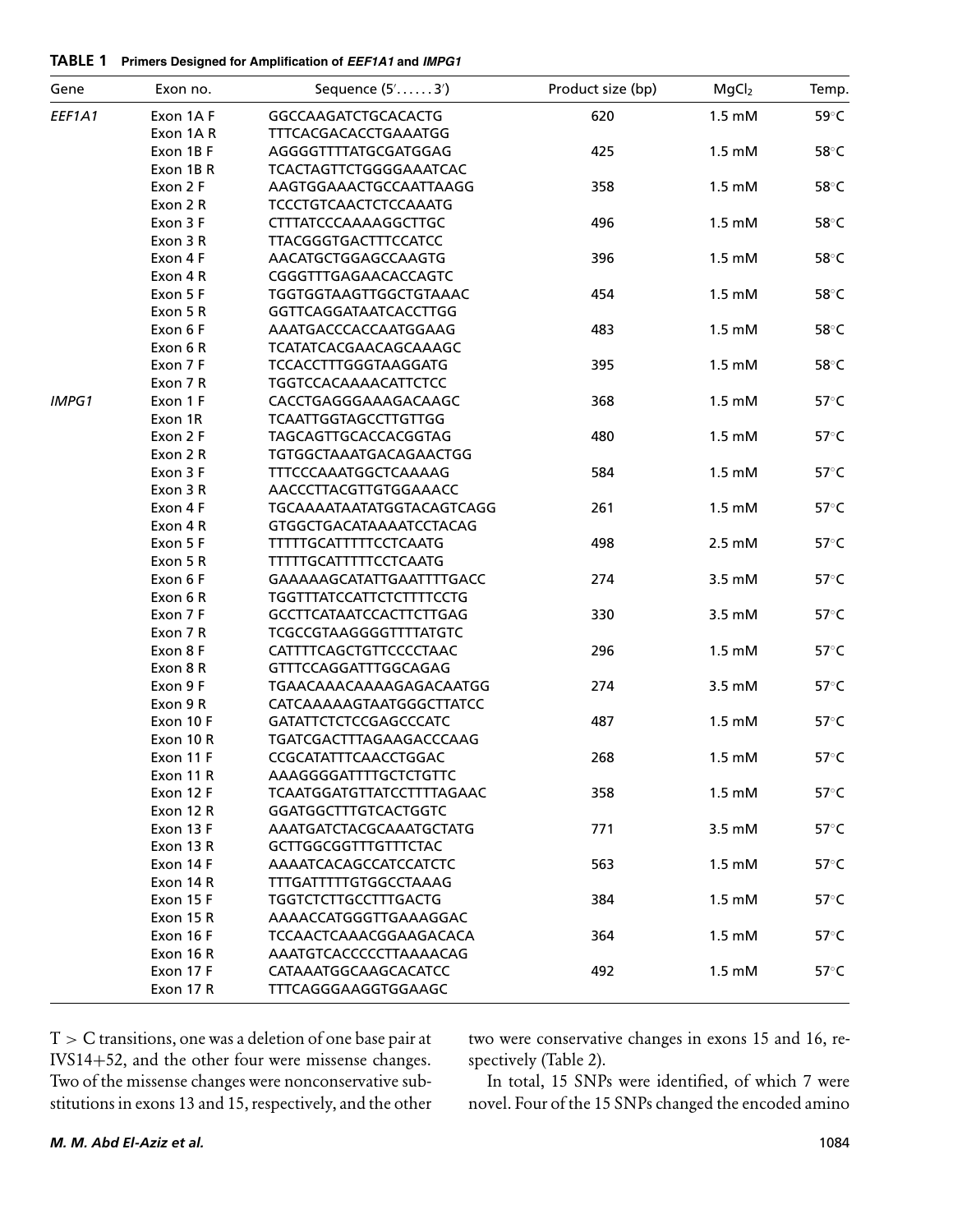|  | TABLE 2 The Changes Detected in EEF1A1 and IMPG1 |  |
|--|--------------------------------------------------|--|
|--|--------------------------------------------------|--|

| Gene         | Sequence<br>variation | AA change    | Allele<br>frequency | Published in SNP<br>database or not |
|--------------|-----------------------|--------------|---------------------|-------------------------------------|
| EEF1A1       | $-43T > C$            |              |                     | rs2073465                           |
|              | $IVS5 + 28T > C$      |              | 41.6%               | Not published                       |
|              | $IVS5 + 71T > C$      |              | 33.3%               | Not published                       |
|              | c.1742G $> A$         | K444K        | 49.6%               | Not published                       |
|              | c.1788G $> A$         | Q459Q        | 49.6%               | Not published                       |
| <b>IMPG1</b> | IVS2-212insA          |              | 16.5%               | Not published                       |
|              | $IVS4-90T > C$        |              |                     | rs1341568                           |
|              | $IVS5 + 75A > T$      |              | 33.3%               | Not published                       |
|              | IVS6-9delT            |              | 50%                 | Not published                       |
|              | $IVS9-48C > T$        |              |                     | rs17802616                          |
|              | c.1682C $>$ G         | <b>H518D</b> |                     | rs3734311                           |
|              | $IVS14 + 52$ delA     |              |                     | rs3215818                           |
|              | c.2240C $>$ T         | R703W        |                     | rs10943299                          |
|              | c.2262G $> A$         | <b>R710H</b> |                     | rs3734313                           |
|              | c.2412G > A           | <b>S760N</b> |                     | rs3778005                           |

acid, one was an insertion and two were deletions of one base pair. These changes, however, were also identified in unaffected members of the families and/or in 100 control chromosomes. By examining the haplotypes data from the identified SNPs, there were no shared haplotypes in the families studied and no crossover identified that may refine the region.

# **Restriction Enzyme Analysis**

The results of restriction digest analysis of rs3734311 SNP in exon 13 of *IMPG1* showed that it was not segregating with the disease phenotype but was correlating with the genetic data in all members of the studied families. All members who carried the mutant allele (G/G) showed only one band at the expected size (773 bp) because the enzyme recognized only the wild-type allele. However, members who carried the wild-type allele in a homozygous manner (C/C) showed a completely digested product of the expected size (385 bp). Moreover, heterozygous members who had both the mutant and the wild-type allele presented with two products at the expected size (773 and 385 bp) (Fig. 2).

## **DISCUSSION**

Herein we report the screening of two candidate genes for mutations in five Spanish families linked to the RP25 locus. One of the previously reported SNPs was examined by restriction digest analysis to analyze the segregation of *IMPG1* in our families. All novel

sequence variations were tested in at least 100 control chromosomes of Spanish origin.

Because of the rarity of the RP25 form of RP, it is reasonable to hypothesize that there may be a founder effect among the five Spanish families. However, by examining the SNPs from this work and previously identified SNPs in the region, $21$  there was no shared haplotype.

We previously proposed that the gene responsible for RP25 could be either in the region between D6S257 and D6S1053 where there is an overlap of the linkage data of both Spanish and Pakistani families or between



**FIGURE 2 Cosegregation study of RP5 family using** *MsI* **I restriction enzyme. Heterozygous parents (lanes 1 and 2) show partially digested products (773 and 385 bp) representing both the mutant and the wild-type alleles. Lanes 3–5 (affected individuals) show a digested product (385 bp) depicting the wild-type allele (C/C). Lane 6 shows a completely undigested product (773 bp) representing the mutant homozygous allele (G/G). M is 10 kb smart ladder.**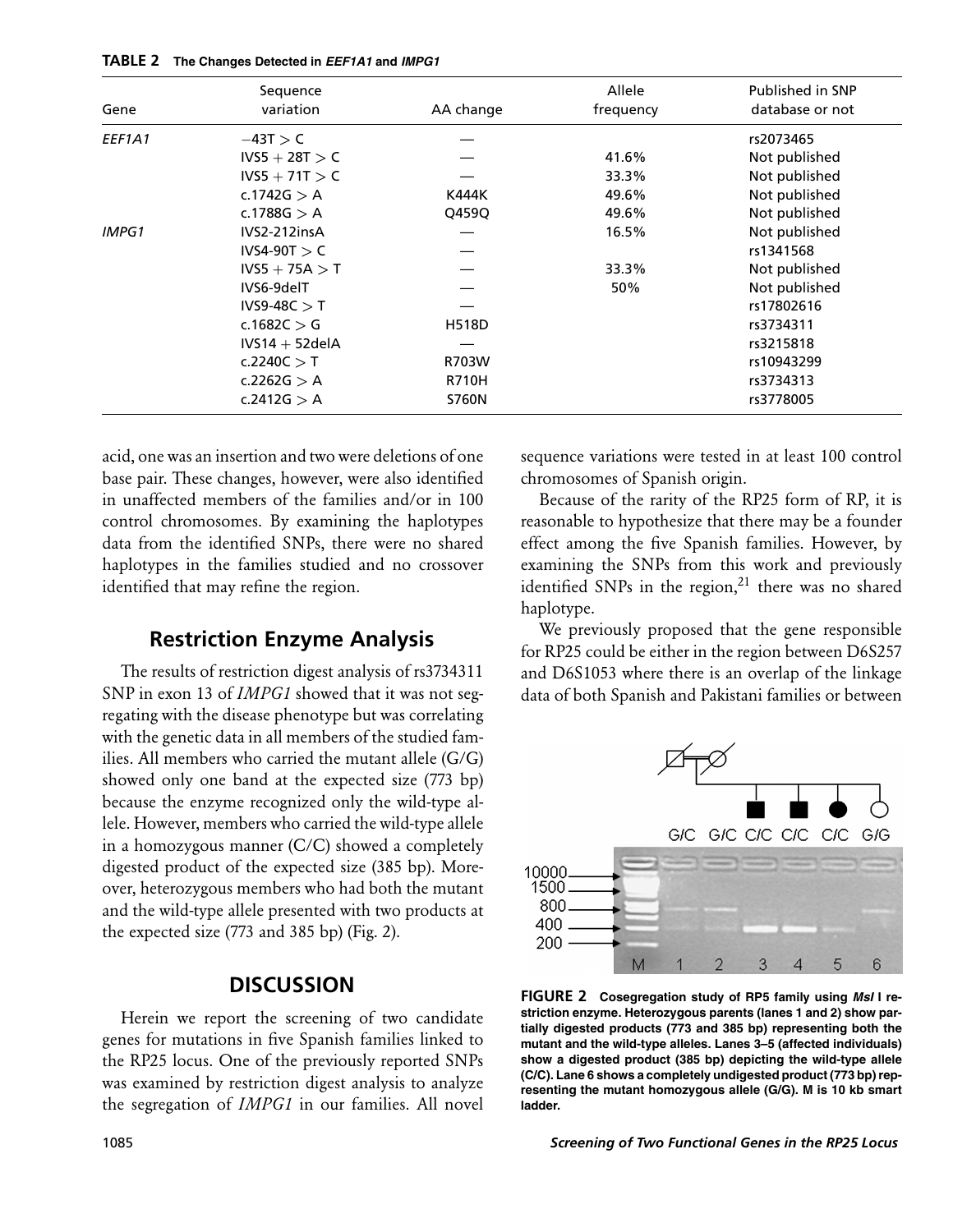D6S1557 and D6S421 where six Spanish families were linked further down on chromosome 6 (Fig. 1).<sup>21</sup> However, we cannot rule out the possibility that the gene could be in the region between D6S280 and D6S1644 where five of our Spanish families are in overlap with LCA5 locus (Fig. 1).

Clinical heterogeneity is not an infrequent finding in retinal degenerations. For example, ABCR gene has been reported as the gene responsible for both recessive Stargardt macular degeneration and  $\text{arR}P^{26,27}$ Similarly, different mutations in the peripherin/RDS gene result in RP, macular dystrophy, cone-rod dystrophy, pattern dystrophy, and central areolar choroidal dystrophy.28−<sup>33</sup> Moreover, LCA genes have been reported to be the cause for other retinal dystrophies. For example, *GUCY2D* mutations (LCA1) have been identified in autosomal dominant cone-rod dystrophy,  $34$ *RPE65* and *CRB1* mutations cause both arRP and LCA,<sup>35,36</sup> and mutations in the CRX gene were reported to cause autosomal dominant cone-rod dystrophy, LCA, and late-onset dominant RP.<sup>37</sup>

It is conceivable that mutations in different sites cause different structural alterations in the predicted protein, predisposing to varying phenotypes.<sup>38</sup> Thus, there is a possibility that a similar situation between LCA5 and RP25 could exist.

In our study, *EEF1A1* and *IMPG1* were selected as good functional candidates where both LCA5 and RP25 loci overlap. In mammals, *EEF1A1* is expressed in two isoforms, termed EEF1A1 and EEF1A2. The two isoforms are 92% identical at the amino acid level and have been characterized in both human and rodents.<sup>39</sup> Although *EEF1A1* is expressed in every tissue examined, *EEF1A2* is expressed only in the terminally differentiated cells of brain muscle and heart.40 *EEF1A1* is the human orthologoe for the protein that was shown to be expressed in the cilia of the *Trypanosoma brucei* proteome (Dawe H, Mckean P, Gull K, and Gaskell S, personal communication), which made the gene an excellent candidate. It has been previously reported that successful transmission of several proteins from the cell body to the outer segment of the photoreceptor cells depends on transport along a modified cilium and that defective passage of certain molecules results in retinal degeneration associated with RP.<sup>41</sup> For example, the BBS5 gene has been identified by comparative genomics based on the fact that the gene responsible for BBS should encode proteins involved in basal body/flagellar assembly.23 Similarly, we screened *EEF1A1* based on the assumption that it has a role in maintenance of an integral cilia in the flagellated *Trypanosoma*.

Meanwhile, it has been reported that *IMPG1* represented an excellent candidate for chromosome 6q linked retinopathies based on its chromosomal localization and the potential role of IPM molecules in retinal adhesion and in maintenance of photoreceptor polarization, orientation, turnover, and viability.42,<sup>43</sup> Screening *IMPG1* for mutations in patients with STGD3, MCDR1, PBCRA, CORD7, and LCA5 revealed no sequence alterations.10,11,<sup>42</sup> However, mutation screening of *IMPG1* in BCAMD patients revealed L579P amino acid substitution, which may play a causal rule.<sup>12</sup> Thus, to understand the role of IPM in the normal and diseased human retina it was crucial to screen *IMPG1* in our families. We used rs3734311 SNP to follow the segregation of *IMPG1* in the studied families. The results of restriction digest analysis showed that there is no crossover and that *IMPG1* lies in the vicinity of the RP25 locus. Subsequently, we sequenced all the coding regions and the 5' UTR of the gene to search for any pathogenic variants.

In conclusion, we screened *EEF1A1* and *IMPG1* for mutations in arRP families linked to the RP25 locus. Our results showed that the studied genes cannot be involved in the pathogenesis of RP25 due to the absence of pathogenic changes. However, a role of both genes in other inherited forms of RP and/or retinal degenerations mapping to the same chromosomal region needs to be elucidated. Future work involving screening of other candidate genes and/or recruiting additional families in order to narrow down the genetic interval is underway.

## **ACKNOWLEDGMENTS**

We would like to thank the families who participated in the study. This study was funded by BRPS (British Retinitis Pigmentosa Society) grant, Special Trustees of Moorfields Eye Hospital, Fondo de Investigaciones Sanitarias, Spain (PI020152), and Instituto de Salud Carlos III, Spain (G03/018; C03/05). M.M.A.E. and I.B. are supported by scholarships of Islamic Development Bank (IDB), Saudi Arabia, and Consejería de Innovación, Ciencia y Empresa, Junta de Andalucía, Spain, respectively.

## **REFERENCES**

[1] Weleber RG. Retinitis pigmentosa and allied disorders. In: Ryan SJ, ed. *Retina*. 2nd ed. St. Louis: Mosby; 1994:335–466.